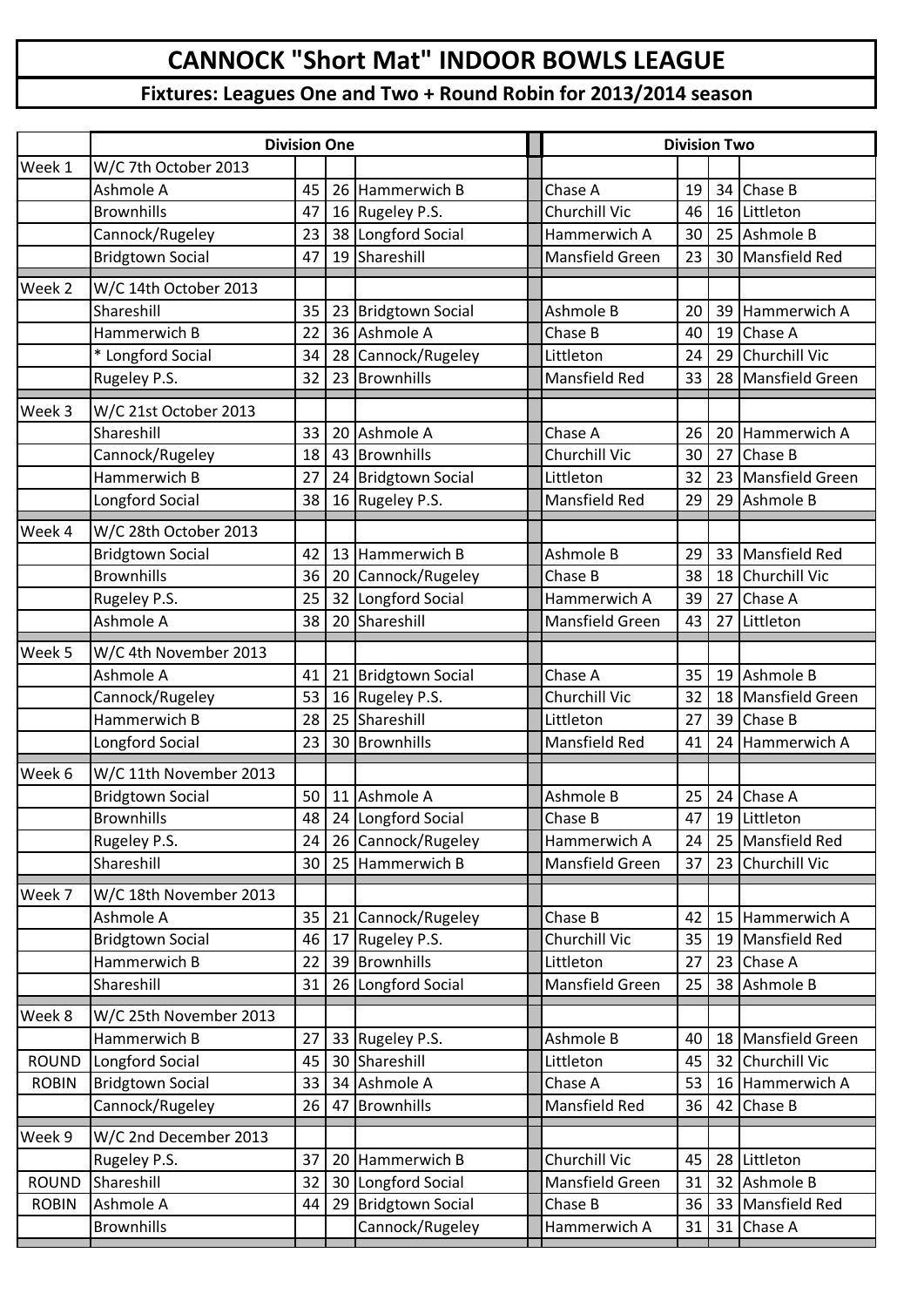| Week 10      | W/C 9th December 2013       |          |                                     |                          |    |    |                        |
|--------------|-----------------------------|----------|-------------------------------------|--------------------------|----|----|------------------------|
|              | Hammerwich B                | 34       | 32 Shareshill                       | Ashmole B                | 29 | 35 | <b>Churchill Vic</b>   |
| <b>ROUND</b> | Longford Social             | 53       | 21 Rugeley P.S.                     | Littleton                | 35 | 37 | <b>Mansfield Green</b> |
| <b>ROBIN</b> | Cannock/Rugeley             | 32       | 35 Ashmole A                        | Chase A                  | 30 | 55 | Chase B                |
|              | <b>Bridgtown Social</b>     | 48       | 17 Brownhills                       | <b>Mansfield Red</b>     |    |    | Hammerwich A           |
| Week 11      | W/C 16th December 2013      |          |                                     |                          |    |    |                        |
|              | Rugeley P.S.                | 31       | 34 Longford Social                  | Churchill Vic            | 28 | 28 | Ashmole B              |
| ROUND        | Shareshill                  | 44       | 25 Hammerwich B                     | Mansfield Green          | 40 | 33 | Littleton              |
| <b>ROBIN</b> | Ashmole A                   | 41       | 37 Cannock/Rugeley                  | Chase B                  | 38 | 33 | Chase A                |
|              | <b>Brownhills</b>           | 43       | 29 Bridgtown Social                 | Hammerwich A             | 37 | 36 | <b>Mansfield Red</b>   |
|              |                             |          |                                     |                          |    |    |                        |
| Week 12      | W/C 23rd December 2013      |          |                                     |                          |    |    |                        |
|              |                             |          |                                     |                          |    |    |                        |
|              | <b>CHRISTMAS NO FIXTURE</b> |          |                                     |                          |    |    |                        |
|              |                             |          |                                     |                          |    |    |                        |
|              |                             |          |                                     |                          |    |    |                        |
| Week 13      | W/C 30th December 2013      |          |                                     |                          |    |    |                        |
|              |                             |          |                                     |                          |    |    |                        |
|              | <b>NEW YEAR NO FIXTURE</b>  |          |                                     |                          |    |    |                        |
|              |                             |          |                                     |                          |    |    |                        |
|              |                             |          |                                     |                          |    |    |                        |
| Week 14      | W/C 6th January 2014        |          |                                     |                          |    |    |                        |
|              | Hammerwich B                | 17       | 43 Longford Social                  | Ashmole B                | 41 | 31 | Littleton              |
| <b>ROUND</b> | Shareshill                  | 46       | 33 Rugeley P.S.                     | Churchill Vic            | 37 | 22 | <b>Mansfield Green</b> |
| <b>ROBIN</b> | <b>Brownhills</b>           | 46       | 34 Ashmole A                        | Chase B                  | 37 | 22 | Hammerwich A           |
|              | Cannock/Rugeley             | 50       | 19 Bridgtown Social                 | <b>Mansfield Red</b>     | 40 | 32 | Chase A                |
| Week 15      | W/C 13th January 2014       |          |                                     |                          |    |    |                        |
|              | Longford Social             | 50       | 17 Hammerwich B                     | Littleton                | 33 | 38 | Ashmole B              |
| <b>ROUND</b> | Rugeley P.S.                | 50       | 28 Shareshill                       | Mansfield Green          | 34 | 31 | <b>Churchill Vic</b>   |
| <b>ROBIN</b> | Ashmole A                   | 25       | 37 Brownhills                       | Chase A                  | 39 | 25 | Mansfield Red          |
|              | <b>Bridgtown Social</b>     |          | 44   23   Cannock/Rugeley           | Hammerwich A             | 34 |    | 35 Chase B             |
|              |                             |          |                                     |                          |    |    |                        |
| Week 16      | W/C 20th January 2014       |          |                                     |                          |    |    |                        |
|              | Robin 1st Leg Semi-Final    |          |                                     | Robin 1st Leg Semi-Final |    |    |                        |
| <b>ROUND</b> |                             |          |                                     |                          |    |    |                        |
| <b>ROBIN</b> | Ashmole B<br>Chase B        | 28<br>27 | 29 Longford Social<br>40 Brownhills |                          |    |    |                        |
|              |                             |          |                                     |                          |    |    |                        |
| Week 17      | W/C 27th January 2014       |          |                                     |                          |    |    |                        |
|              | Robin 2nd Leg Semi-Final    |          |                                     | Robin 2nd Leg Semi-Final |    |    |                        |
| <b>ROUND</b> |                             |          |                                     |                          |    |    |                        |
| <b>ROBIN</b> | Longford Social             | 51       | 25 Ashmole B                        |                          |    |    |                        |
|              | <b>Brownhills</b>           | 47       | 23 Chase B                          |                          |    |    |                        |
| Week 18      | W/C 3rd February 2014       |          |                                     |                          |    |    |                        |
|              | <b>Brownhills</b>           | 42       | 16 Hammerwich B                     | Ashmole B                | 28 | 21 | Mansfield Green        |
|              | Cannock/Rugeley             | 22       | 42 Ashmole A                        | Chase A                  | 35 | 26 | Littleton              |
|              | Longford Social             | 35       | 22 Shareshill                       | Hammerwich A             | 20 | 31 | Chase B                |
|              | Rugeley P.S.                | 25       | 28 Bridgtown Social                 | Mansfield Red            | 39 | 27 | Churchill Vic          |
| Week 19      | W/C 10th Feb 2014           |          |                                     |                          |    |    |                        |
|              | Ashmole A                   | 51       | 16 Rugeley P.S.                     | Chase B                  | 28 | 28 | Ashmole B              |
|              | <b>Bridgtown Social</b>     | 32       | 16 Cannock/Rugeley                  | Churchill Vic            | 30 | 26 | Chase A                |
|              | Hammerwich B                | 23       | 37 Longford Social                  | Littleton                | 29 | 25 | <b>Mansfield Red</b>   |
|              | Shareshill                  | 29       | 27 Brownhills                       | Mansfield Green          | 39 | 18 | Hammerwich A           |
|              |                             |          |                                     |                          |    |    |                        |